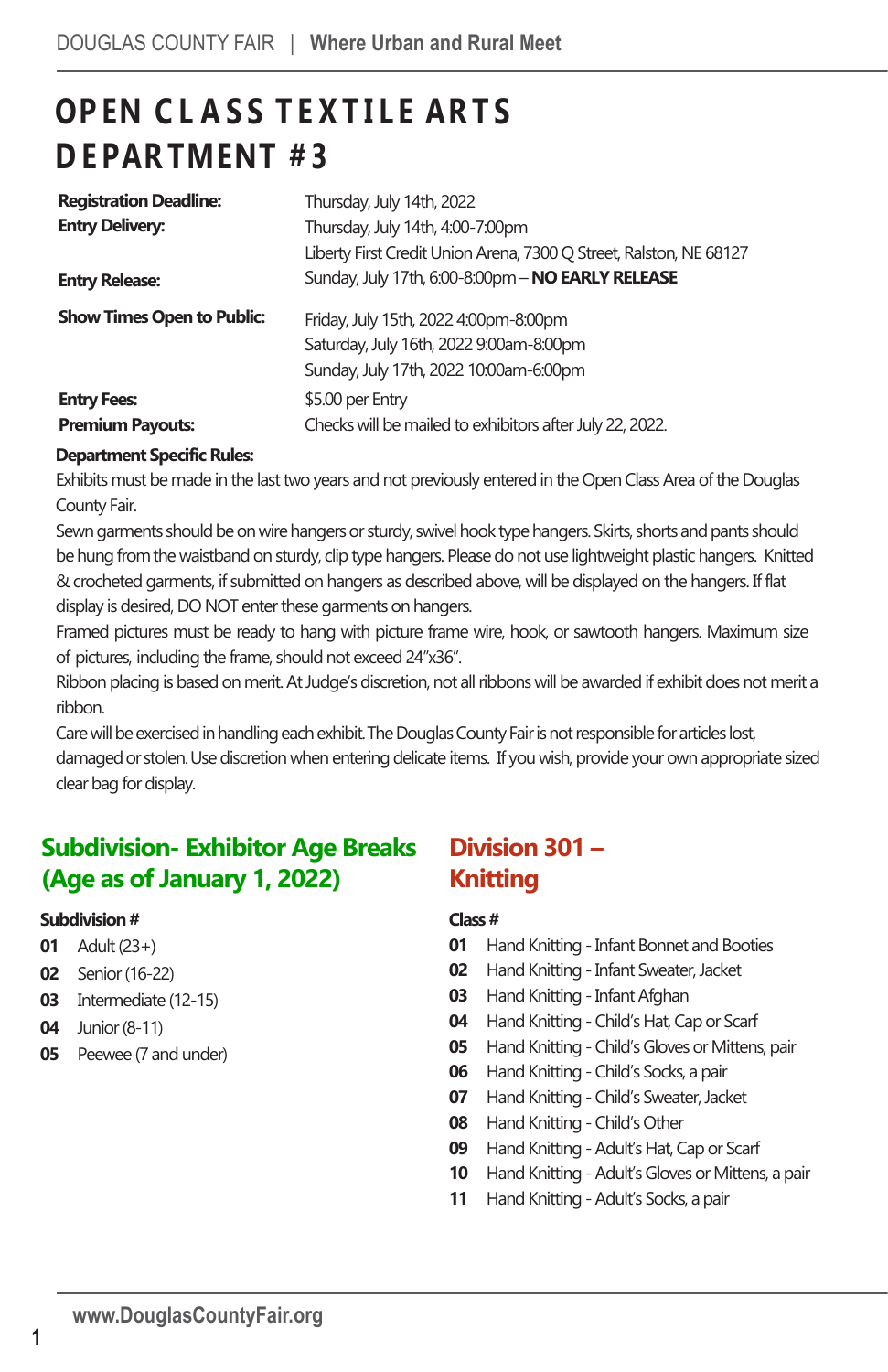- Hand Knitting Adult's Sweater, Jacket
- Hand Knitting Shawl or Stole
- Hand Knitting Pillow
- Hand Knitting -Tablecloth or Bedspread
- Hand Knitting Afghan or Throw
- Hand Knitting Knitted Item, Felt
- Hand Knitting Holiday Stocking
- Hand Knitting Holiday Décor Item
- Hand Knitting Stuffed Animals
- Hand Knitting Doll Clothes
- Hand Knitting- Pot Holders, Dish Cloths, or Placemats
- Hand Knitting Doily or Centerpiece, up to 14-inch diameter
- Hand Knitting Doily or Centerpiece, over 14-inch diameter
- Hand Knitting Other Hand Knitted Item, Not Listed
- Machine Knitting Afghan or Blanket
- Machine Knitting Infant/Child Garment or Ensemble
- Machine Knitting Adult Garment or Sweater
- Machine Knitting Fashion Accessory
- Machine Knitting Other Machine Knitted Item

## **Division 302 – Crochet**

### **Class #**

- Infant Bonnet and Booties
- Infant Sweater, Jacket
- Infant Dress, Coat or Ensemble
- Infant Afghan
- Child's Hat, Cap or Scarf
- Child's Gloves or Mittens, a pair
- Child's Socks, a pair
- Child's Sweater, Jacket
- Child's Dress or Coat
- Child's Other
- Adult's Hat, Cap or Scarf
- Adult's Gloves or Mittens, a pair
- Adult's Socks, a pair
- Adult's Sweater, Jacket
- Shawl or Stole
- Pillow
- Tablecloth or Bedspread
- Afghan or Throw
- Knitted item, Felt
- Holiday Stocking
- Holiday Décor Item
- Stuffed Animals
- Doll Clothes
- Adult's Garment
- Pot Holders, Dish cloths, or Placemats (set of 2)
- Doily or Centerpiece, up to 14-inch diameter
- Doily or Centerpiece, over 14-inch diameter
- 28 Other Crocheted Item Not Listed

## **Division 303 – Stitchery**

### **Class #**

- Needlepoint Fashion Accessory
- Needlepoint Picture, Wall Hanging
- Needlepoint Pillow
- Embroidery Ribbon
- Embroidery Doily
- Embroidery Pillow Case, 1 pair
- Embroidery Tea Towel, at least 2
- Embroidery Other Not Listed
- Smocking Any Item
- Tatting Any Item
- Other Item of Stitchery Not Listed

## **Division 304 – Weaving**

### **Class #**

- Weaving for the Home
- Handwoven Rugs
- Handwoven Garments
- Swedish Weaving Any Item